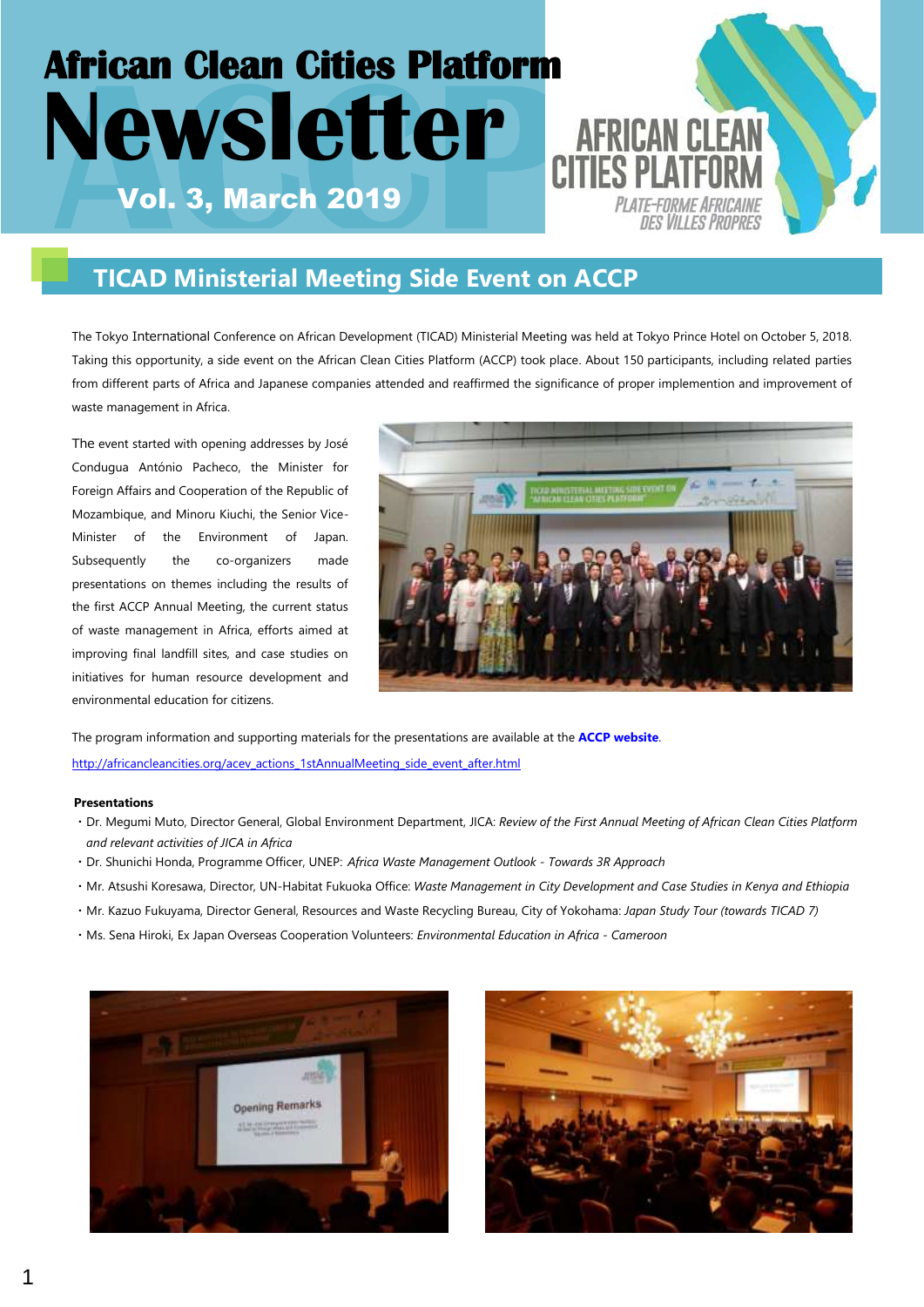### **Technical Expertise & Comments from Japanese companies showcased at the side event**

#### **Mitsutoshi Moro, New Business Development Department, KANEKA CORPORATION**

In Kenya, increasing amounts of plastic shopping bags were used as the country's economy grew, resulting in shortfalls in waste disposal capacity and illegal dumping becoming social problems. In response to this, a law was enforced last year to ban plastic shopping bags, with the aim of reducing plastic waste. KANEKA CORPORATION participates in a JICA project adopted in 2018 by providing the National Environmental Management Authority and the Kenya Bureau of Standards with support for the introduction of a certification and labelling system for biodegradable polymer, while providing local processing manufacturers with technical training to enable them to produce biodegradable polymer shopping bags. The goal is to promote the understanding and use of KANEKA Biodegradable Polymer PHBH, which has already been adopted in Europe, thereby contributing to the development of



cleaner cities and new businesses in Kenya and the expansion of the company's business in the country.



#### **Toru Furuya, Chef, Overseas Business Department, Stella Environment Corporation**

Stella Environment Corporation has developed a small biomass incinerator for medical waste as a tool contributing to eliminating risks related to hygiene and infections caused by inappropriate waste management in medical facilities. To date, the company has supplied this product to Cambodia, Laos, South Pacific island countries, and the Republic of Congo in Africa. At the TICAD side event, many people showed interest in our products and activities. We are launching a project in Senegal this year to develop an efficient and effective medical waste management system that can cover multiple medical facilities, with a focus on the appropriate disposal of needles, which is the top priority in this area.

## **Africa Waste Management Outlook**

**Shunichi Honda, Programme Officer, International Environmental Technology Centre, Economy Division, United Nations Environment Programme**

Social-economic value of USD 8 billion is potentially contained in waste in Africa. How should we utilize its potential?

About 125 million tonnes of municipal solid waste are generated annually, and only 4% of municipal solid waste is currently recycled. However, the African countries will be able to take necessary actions on social-economic development by implementing an integrated solid waste management.



International Environmental Technology Centre of United Nations Environment Programme has been producing Waste Management Outlooks, including **[the Africa Waste Management Outlook](http://wedocs.unep.org/handle/20.500.11822/25515)**, in all eight series. Waste issue is the closest environmental issue for our daily life. Global environment in our future depends on our behaviours whether we deal with waste as unwanted things for final disposal or as recyclables for secondary resources. We should maximize our potential to recycle secondary resources in waste in order not to lose asset of the Natural Capital towards achievement of the Sustainable Development Goals 2030.

The report is available at the UNEP website.

<http://wedocs.unep.org/handle/20.500.11822/25515>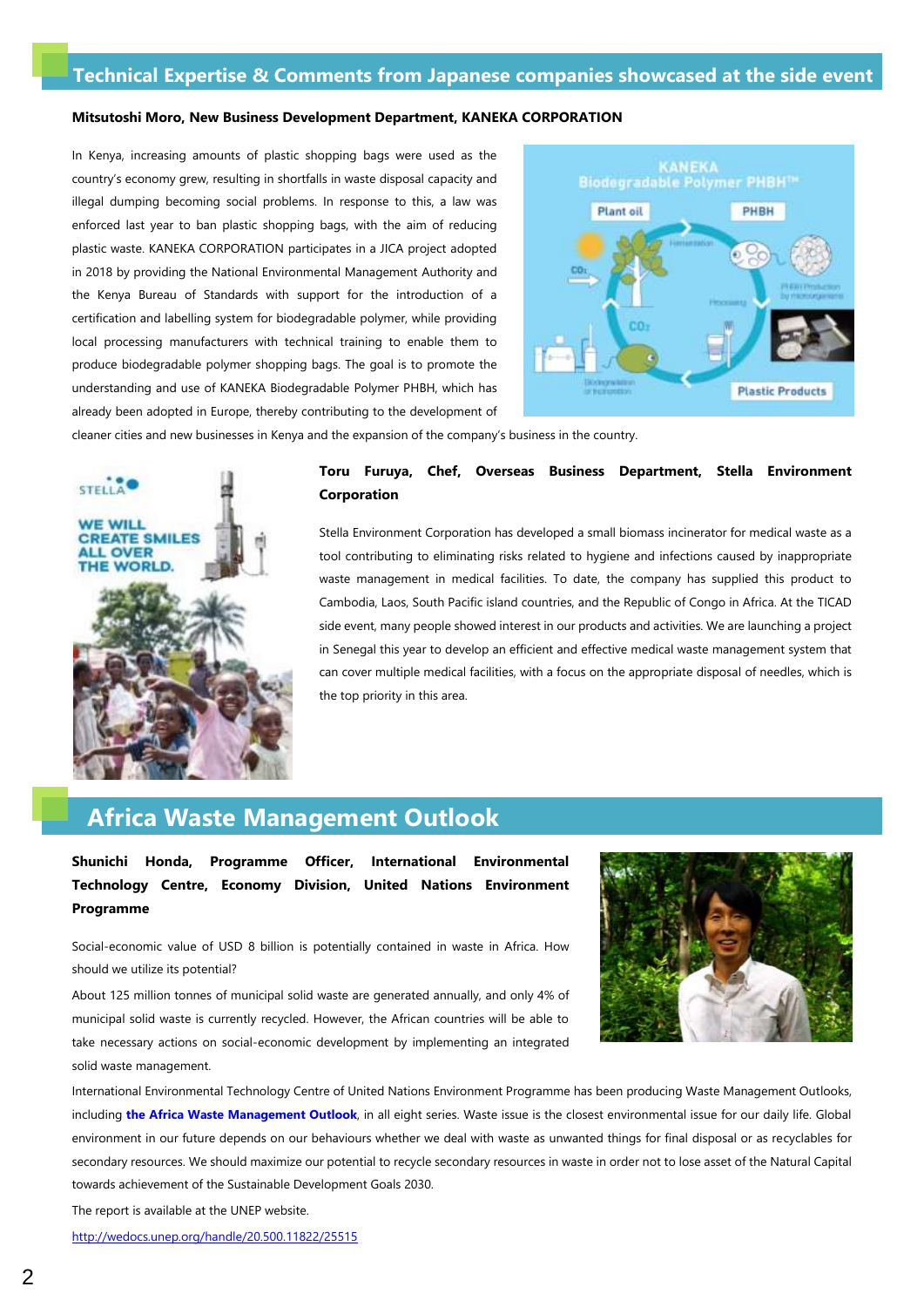## **What a Waste 2.0: A Global Snapshot of Solid Waste Management to 2050**

#### **World Bank Group**

## **Social, Urban, Rural and Resilience Global Practice Tokyo Development Learning Center (TDLC) Program**

Solid waste management is a critical health, environmental and socio-economic development issue impacting every single person across the globe. Recently, Tokyo Development Learning Centre (TDLC) of the World Bank launched **[the What a Waste 2.0: A](https://openknowledge.worldbank.org/handle/10986/30317)  [Global Snapshot of Solid Waste Management to 2050 report](https://openknowledge.worldbank.org/handle/10986/30317)**, funded by the Government of Japan, this flagship report benchmarks and draws lessons from waste management data from 217 countries and 367 cities. The report highlights that rapid urbanization, population growth, and economic development will increase global annual waste generation by 70% to 3.40 billion tonnes by 2050. The publication strives to provide the latest and most accurate data available to empower citizens and governments to act and address the pressing global crisis of waste. In the context of the African countries, the report makes some alarming projections. Sub-Saharan Africa is one of the fastest growing regions, where total waste generation is expected to triple by 2050 and will contribute to 25% of the additional global waste

generation. The particularly alarming problem in Africa is that it has the lowest collection rate among all world regions and nearly 70% of waste is currently openly dumped, burned or discharged to waterways and the ocean. Unless investments and policy actions are scaled up, it could lead to a crisis in the long run.

The report notes that good waste management systems are essential to building a circular economy, where products are designed and optimized for reuse and recycling. As national and local governments embrace the circular economy, smart and sustainable ways to manage waste will help promote efficient economic growth while minimizing environmental impact.

The report highlights Japan as one of good examples of waste management from the world, including its case study on how cooperation between national and municipal governments can lead to effective waste management. The strong governance structure is supported with a centralized data system that connects waste facilities around Japan to a central national waste information system. The Kitakyushu model of Japan exemplifies



100% waste collection, sophisticated and state-of-the-art recycling and treatment, minimal landfilling, and moving to a low-carbon system. Even more notably, Kitakyushu has managed to decouple waste generation from income growth, cutting waste generation by more than 30% over the past two decades.

Overall, the report supports the reliance on elaborate and accurate waste data in making critical solid waste management financing, policy, and planning decisions.

The report is available at the world bank website. <http://datatopics.worldbank.org/what-a-waste/>